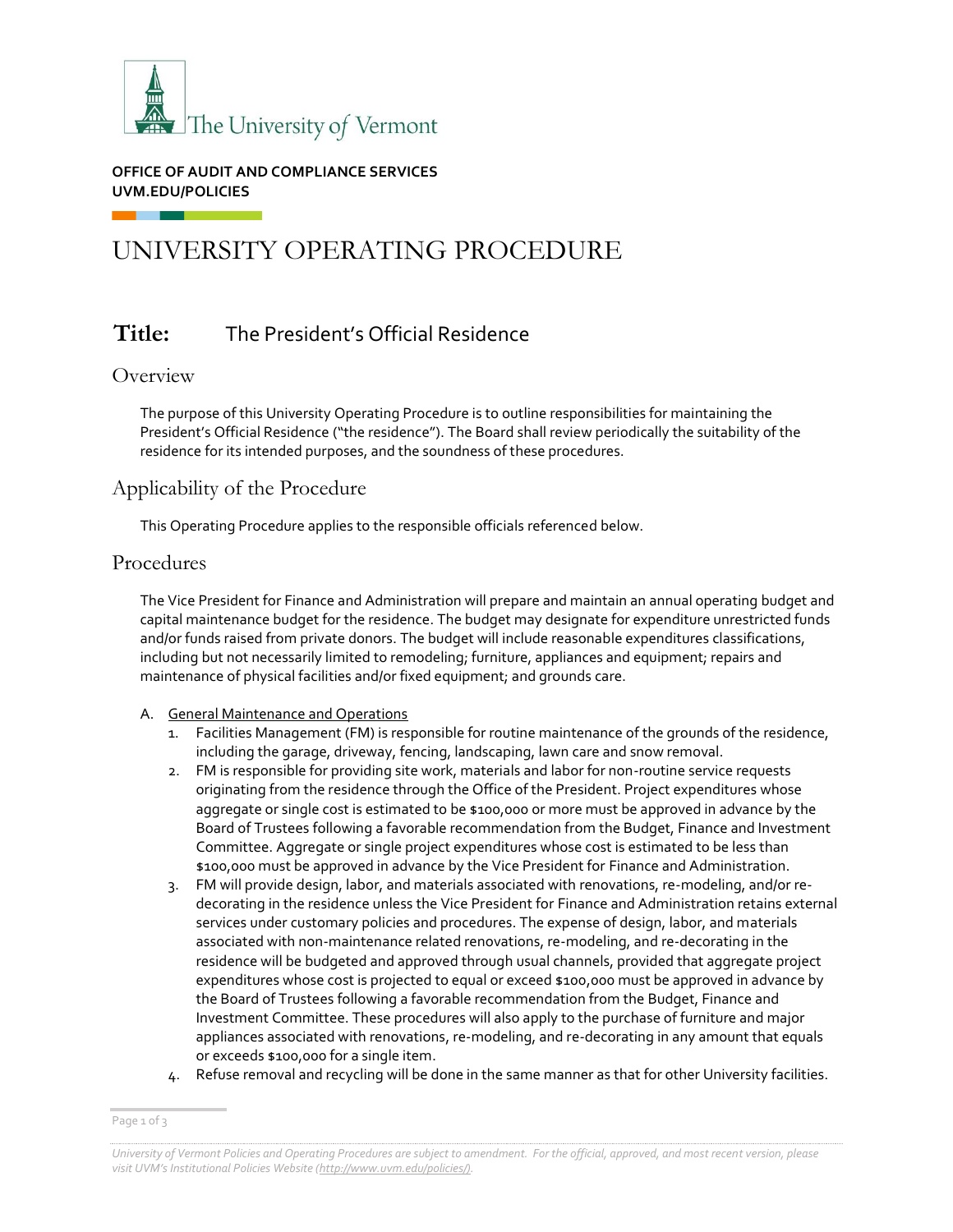- 5. Emergency Services
	- a) Burglar Alarm System: A burglar alarm system shall be installed and maintained under the direction of the Vice President for Operations and Public Safety, in consultation with the University's Police Services.
	- b) Fire Alarm System: The residence will have a fire alarm system installed and maintained under the direction of the University Fire Marshal.
- 6. Telephone, Network and Cable Services
	- a) Telephone: Telephone services at the residence will be provided by and through the University Telecommunications Department. The President will be furnished a line for University business and a line for personal business. The charges associated with the latter will be paid by the President.
	- b) Network Services: Computer network services will be provided to the residence by University Enterprise Technology Services.
	- c) Cable television, high speed internet: The President may obtain cable television and high speed internet services at their own expense.
- 7. The University will provide routine housekeeping services for the residence at the University's expense.
- 8. Annual accounting: The Chief Internal Auditor shall annually provide a report to the Audit Committee of the Board of Trustees addressing all expenses incurred by the University related to the general maintenance and operations of the residence.
- B. Insurance on building and contents: University Risk Management is responsible for maintaining commercially reasonable insurance coverage on the residence and University-owned contents. University property may include china, silver, silverware, utensils, linens, moveable kitchen equipment, and fixtures. University-purchased coverage will also be maintained with respect to any Universityowned or leased art collection temporarily displayed in the residence. The Office of the President is responsible for maintaining a physical inventory of University-owned contents in the residence. The President is responsible for maintaining insurance covering their personal property at their own expense.
- C. Official events: Services to support official events at the residence will be arranged through usual channels in consultation with the Vice President for Legal Affairs & General Counsel and Chief of Staff to the President.
	- 1. Food Services: No food or dining services will be provided to the President and/or their family at University expense except in connection with official events.
	- 2. Events planning: All official University events at the residence will be coordinated by the President's Office, University Events Services or the University of Vermont and State Agricultural Foundation, Inc. as applicable, in consultation with the Vice President for Legal Affairs & General Counsel and Chief of Staff to the President.

Taxes: The income tax status of the consideration provided to, or for the benefit of, the President under these procedures is for the University and the President to determine respectively, in consultation with each other subject to Internal Revenue Service requirements

### **Contacts**

| Questions concerning the daily operational interpretation of this UOP should be directed to the following: |                             |  |  |
|------------------------------------------------------------------------------------------------------------|-----------------------------|--|--|
| Title(s)/Department(s):                                                                                    | <b>Contact Information:</b> |  |  |
| None                                                                                                       |                             |  |  |

## Forms/Flowcharts/Diagrams

#### None

Page 2 of 3

*University of Vermont Policies and Operating Procedures are subject to amendment. For the official, approved, and most recent version, please visit UVM's Institutional Policies Website ([http://www.uvm.edu/policies/\).](http://www.uvm.edu/policies/))*